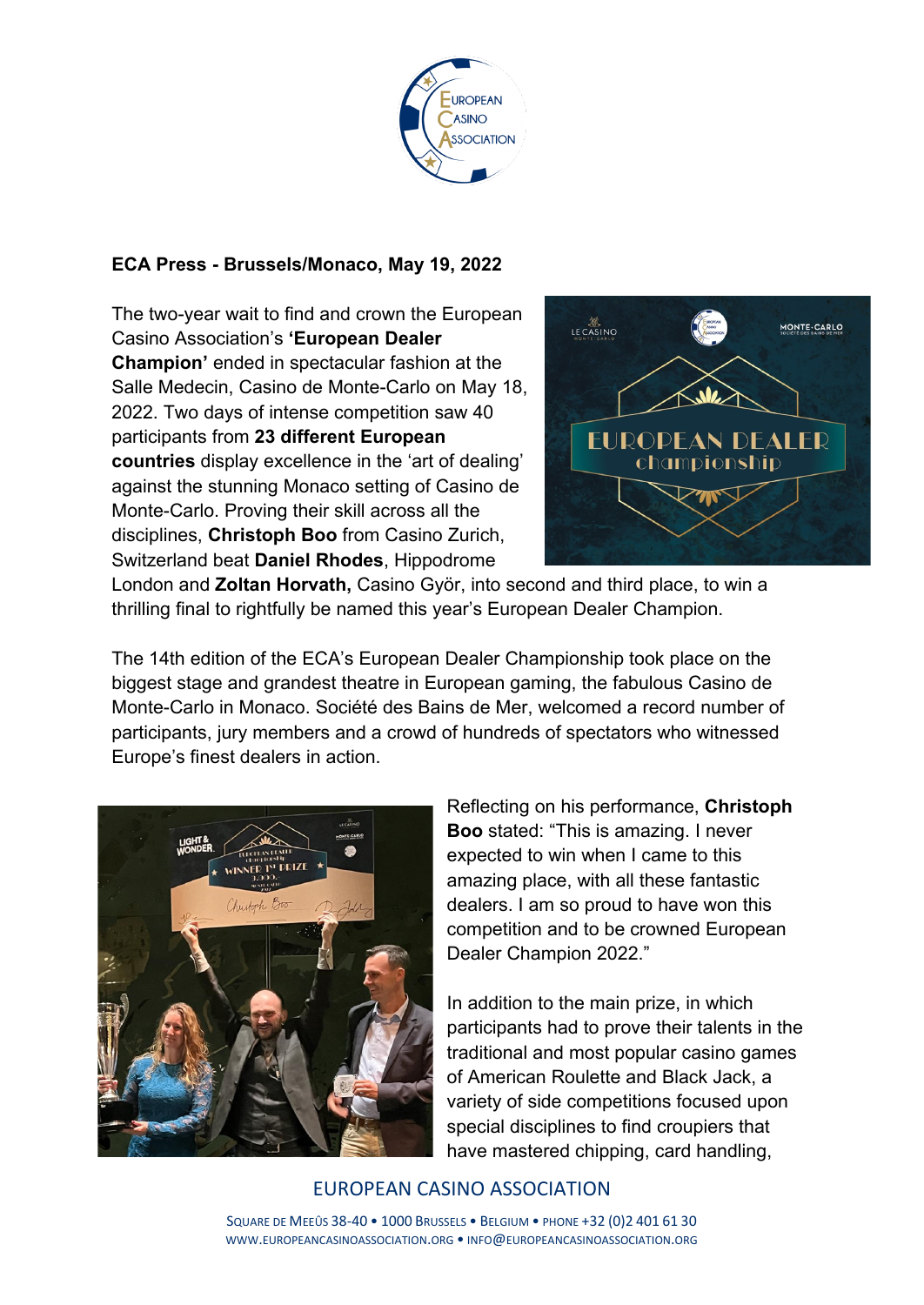

cutting chips, pushing stacks and mathematics. The following winners showed their skills in these speciality events:

Best Card Handler: **Christopher Conceicao,** Casino de Monte-Carlo. Best Cutting Chips: **Noemie Serra,** Casino de Monte-Carlo. Best Pushing Stacks: **Paul Gaitan,** Casino Cosmopol. Best Mathematician: **Marcin Zdanowski,** Casinos Poland. Best Chipper: **Paul Gaitan,** Casino Cosmopol.

Each of the side event prizes was sponsored by London Gaming for €400. The third place prize of €750 was sponsored by CTC Holdings. The second place prize of €1,500 was sponsored by ICSE and the main prize of  $€3,000$  for the champion was sponsored and presented by Light and Wonder. A special surprise was also awarded to the champion at the Winner's Party on the final day, of a cruise provided by Carnival Corporation.



The ECA Dealer Championship is the longest-running competition of its kind in Europe, with croupiers chosen at the national level to compete in a knock-out

# EUROPEAN CASINO ASSOCIATION

SQUARE DE MEEÛS 38-40 • 1000 BRUSSELS • BELGIUM • PHONE +32 (0)2 401 61 30 WWW.EUROPEANCASINOASSOCIATION.ORG • INFO@EUROPEANCASINOASSOCIATION.ORG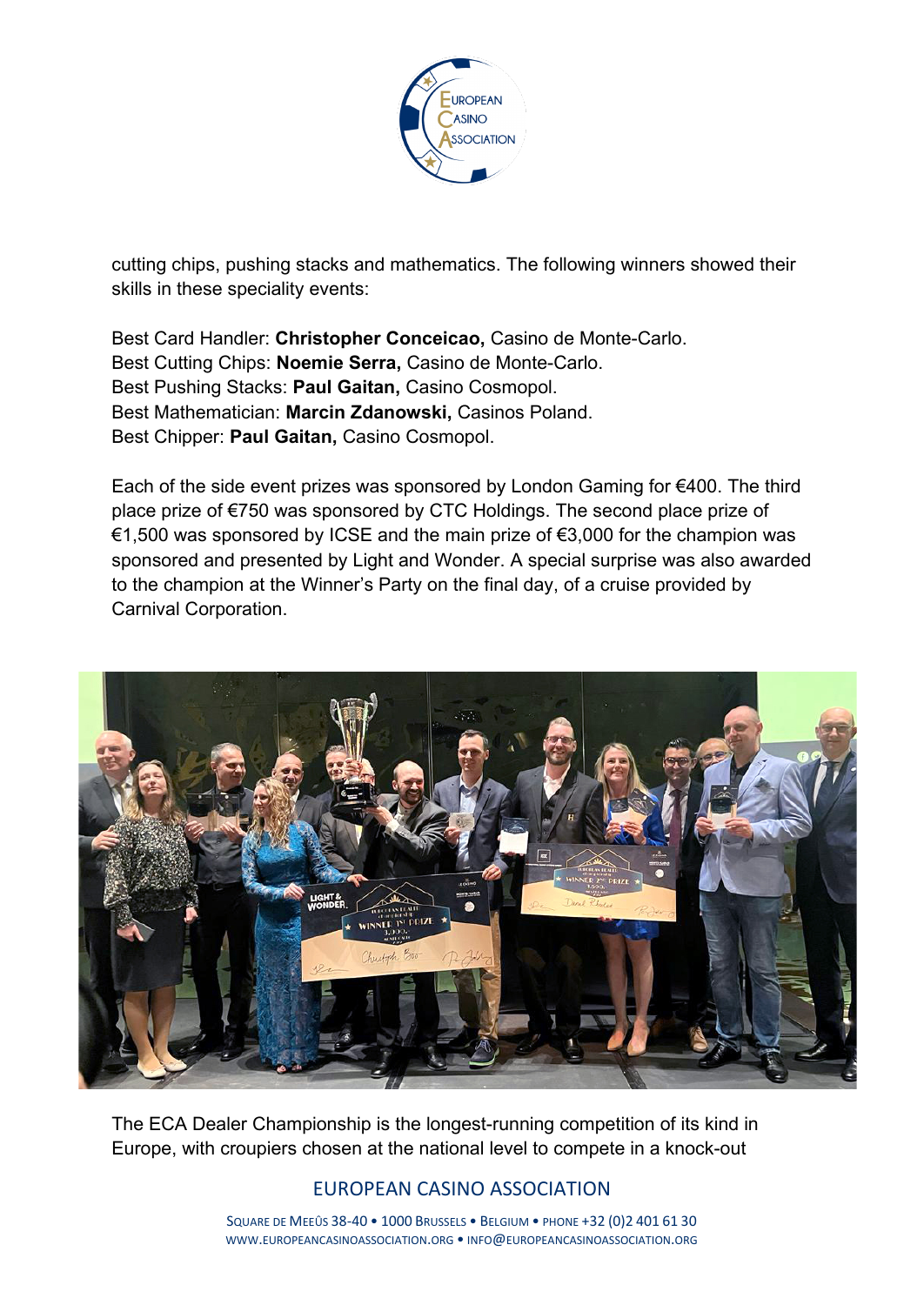

tournament that involves technical skill, control of the game, hospitality and nerves of steel. Since its inaugural event in 2007, the European Dealer Championship has visited 13 countries and welcomed over 400 contestants and 2,000 spectators from across Europe and beyond. The much-anticipated Monte-Carlo event was an extra special occasion as the industry reunited with friends and colleagues after so long apart in an extraordinary location.

Pascal Camia, Executive Vice-President of Gaming Activity, Monte-Carlo Société des Bains dear Mer: "It has been a great pleasure to host such elite dealer talent from so many European land-based casinos here in Monaco. The competition was intense, thrilling and most importantly, fun. It was a great achievement for Casino de Monte-Carlo to have two finalists in this year's competition in **Noemie Serra** and **Christopher Conceicao.** All the participants created an atmosphere of competitive rivalry, sharing their skill and know-how with their peers in a fabulous final that found a worthy champion in **Christoph Boo.**"

"Judging the competition was extremely difficult, as the standard of the dealing talent at this year's event was of the very highest order. It has been a pleasure to witness the skill and determination of all the dealers taking part in Monaco this year. The participants acquitted themselves with the same great composure and professionalism that they show everyday in their home country casinos. Congratulations to the winners and my thanks to all the competitors for making this event such an incredible and memorable tournament, and to our host, Casino de Monte-Carlo, for providing the most remarkable location for the championship," stated Jaana Ruokamo, EDC 2022 Tournament Director and Chain Operations Manager, Veikkaus Oy.

"I would like to thank our hosts, Monte-Carlo Société des Bains dear Mer for providing the picture perfect backdrop to this year's event," commented ECA Chairman, Per Jaldung. "It has been a privilege to witness the operational excellence first-hand; the world-class customer hospitality and share in the Monte-Carlo experience with our friends and colleagues. We are an industry built on the talent of our dealers, who are the first point of contact with our customers. Our dealers are the essential ingredient in our live gaming environments. The EDC showcases the incredible diversity of talent nurtured by the land-based gaming industry, which employs over 50,000 people in Europe. Congratulations to Christoph Boo for rising

## EUROPEAN CASINO ASSOCIATION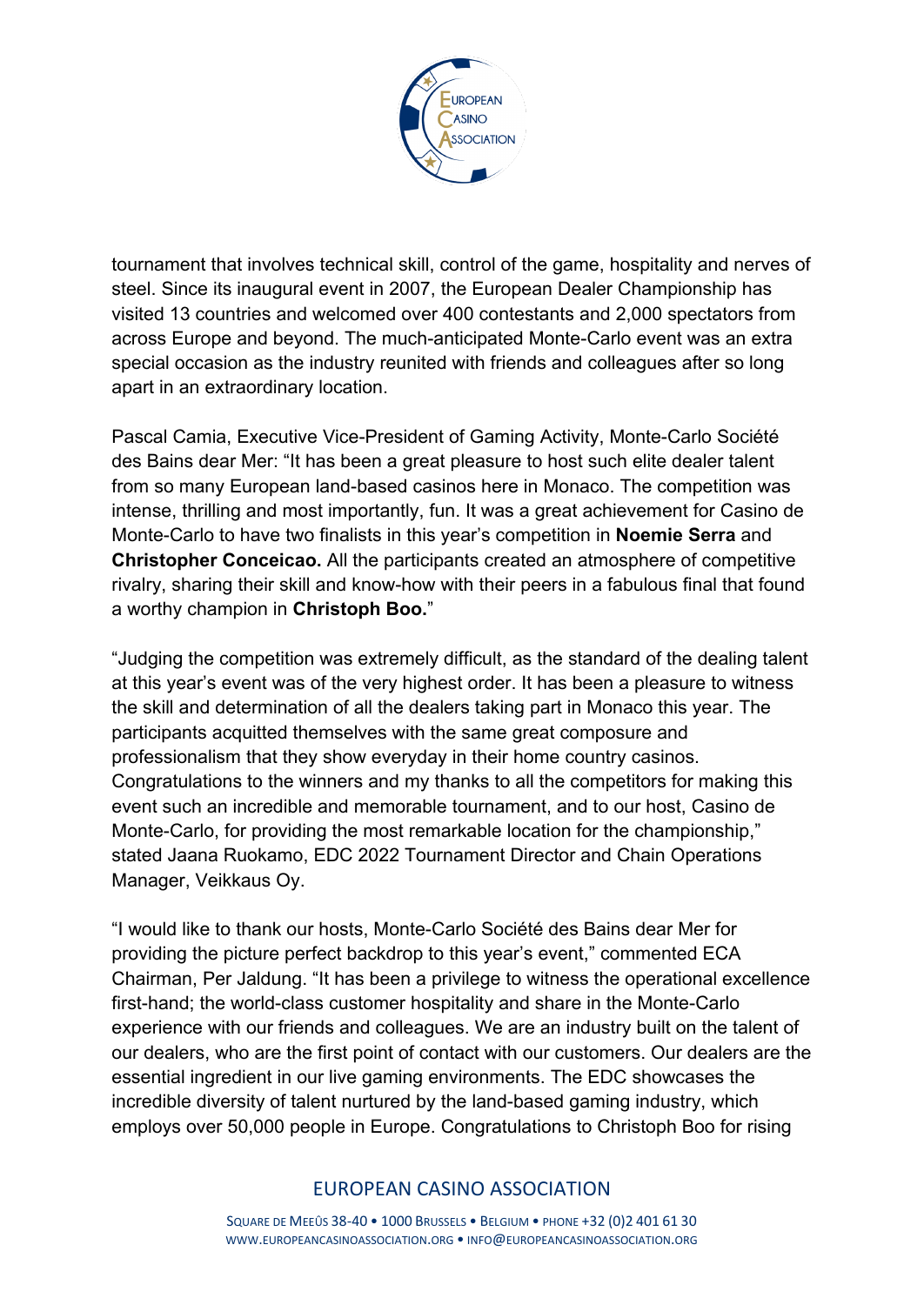

to the top of an outstanding field of competitors. We look forward to welcoming Christoph back next year to judge the championship in 2023."

The ECA is grateful to the sponsors of the EDC 2022: Abbiati Casino Equipment, Casino Helsinki & Tampere, Clarion Events, Casino Locking Systems, CTC Holdings, Dallmeier, Galaxy Gaming, Hippodrome Casino, Holland Casino, ICSE, Light & Wonder, Matsui Europe, Smart Rota and Tangam Systems.

The European Dealer Championship will return in 2023 in Cyprus hosted by City of Dreams Mediterranean.

---END---

# EUROPEAN CASINO ASSOCIATION